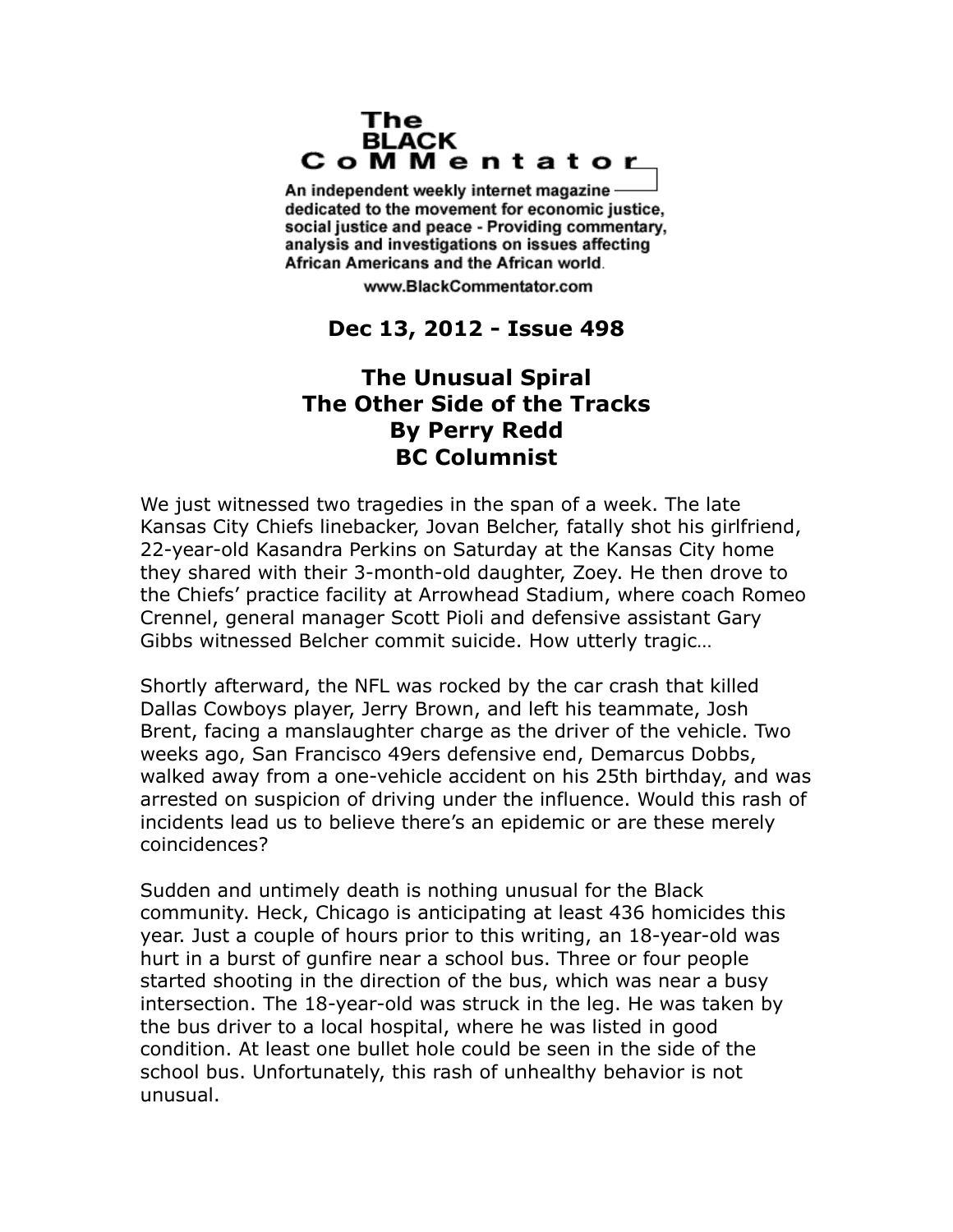What *is* unusual is millionaires' and well-paid athletes' lives spilling into the unusual. Making super-money for playing a child's game is unusual. Being a highly, well-paid athlete and committing suicide is unusual. So what are the common denominators in these tragedies?

I can't say that I am 100% sure, but I'll settle for 95%: the preparation given to these young men in their formative years is in question. Dealing with the stressors of fame, money and family are foreign concepts to newly-minted millionaires. Being able to afford the premium sports car and then testing its limits are unusual. Driving 100 miles an hour is unusual; and who's there to deny them the opportunity to ruin their lives? I'll say that mentoring is secondary, at best, when it comes to preparing these young men for real life off the field.

I'll even venture to say that low literacy rates are common factors in the undisciplined nature portrayed by these young men. When our children buckled down in studies, *they* exhibit discipline. They may or may not be willing, but it *is* discipline. From all appearances, these young men lack discipline. These are young *Black* men, for whom a lack of discipline is a sure element in the extinguishing of a hopeful life. Pro football cannot save an undisciplined soul.

My hopes are that the National Football League, the NFL players union, former players and the college alumni will step outside their cheerleader roles and step into the role of mentoring and playing "the heavy" with these precious lives. Brown's death and the arrest of defensive tackle, Josh Brent, after police say he caused the fatal wreck by speeding and driving drunk, put the NFL Players Association's safe ride program back in the spotlight. It was revamped three years ago after concerns that enough players weren't using it. Are programs enough to save lives? I see programs like that (and remember DARE, the youth drug prevention program?) as band-aids treating the symptom, but failing to cure.

Union spokesman, Carl Francis, said the program is a strong point of emphasis, and every player's membership card includes the contact information. And John Glavin, CEO of Florida-based Corporate Security Solutions Inc. that runs the program, says he is happy with how the union gets the word out about the program. What's he happy about? People are going to jail - and dying. Though these are grown men, there need to be mandatory rules in order to be a part of this elite